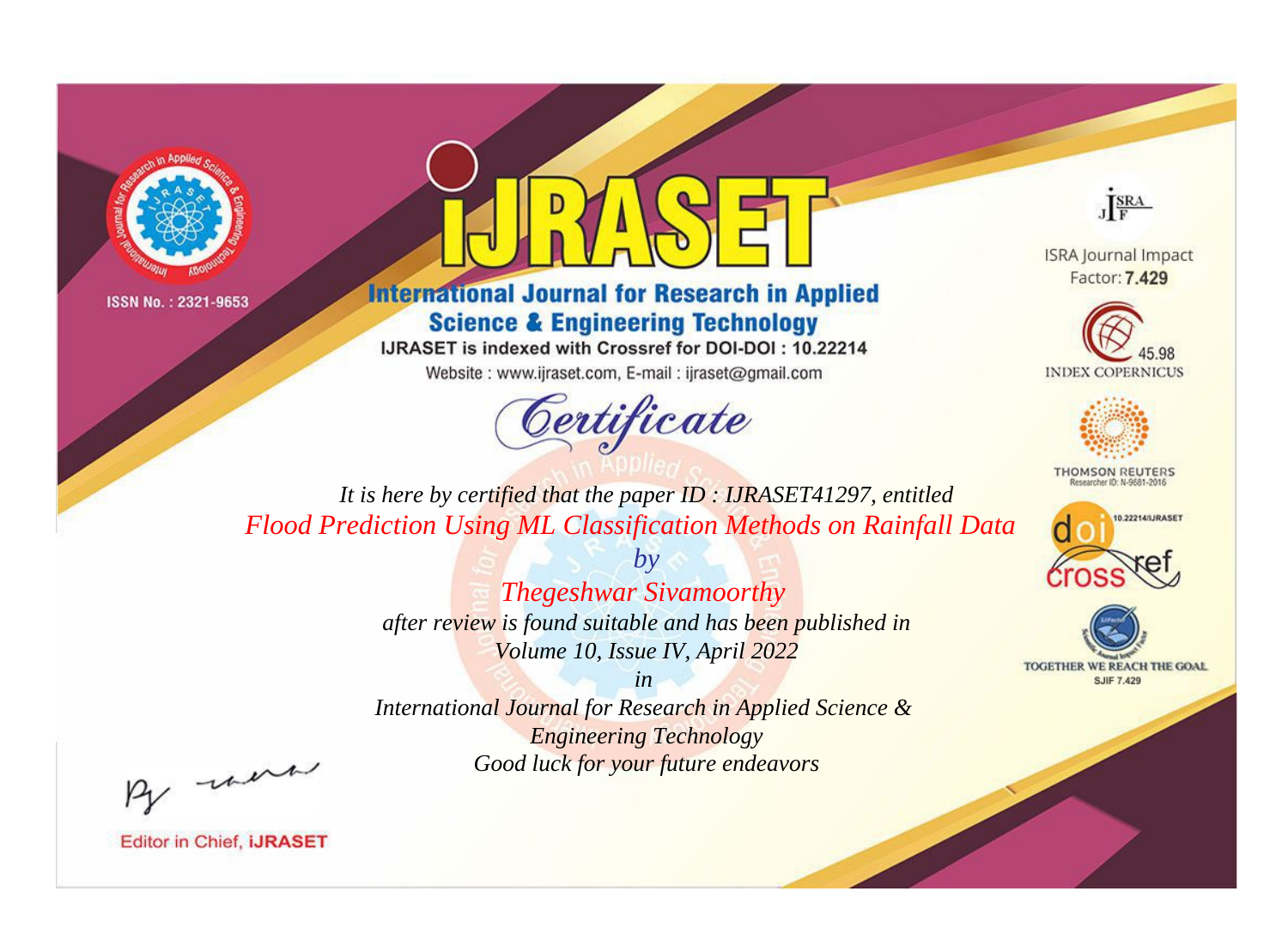



**International Journal for Research in Applied Science & Engineering Technology** 

IJRASET is indexed with Crossref for DOI-DOI: 10.22214

Website: www.ijraset.com, E-mail: ijraset@gmail.com



JERA

**ISRA Journal Impact** Factor: 7.429





**THOMSON REUTERS** 



TOGETHER WE REACH THE GOAL **SJIF 7.429** 

*It is here by certified that the paper ID : IJRASET41297, entitled Flood Prediction Using ML Classification Methods on Rainfall Data*

> *by Asif Mohammed Ansari after review is found suitable and has been published in Volume 10, Issue IV, April 2022*

> > *in*

*International Journal for Research in Applied Science & Engineering Technology Good luck for your future endeavors*

By morn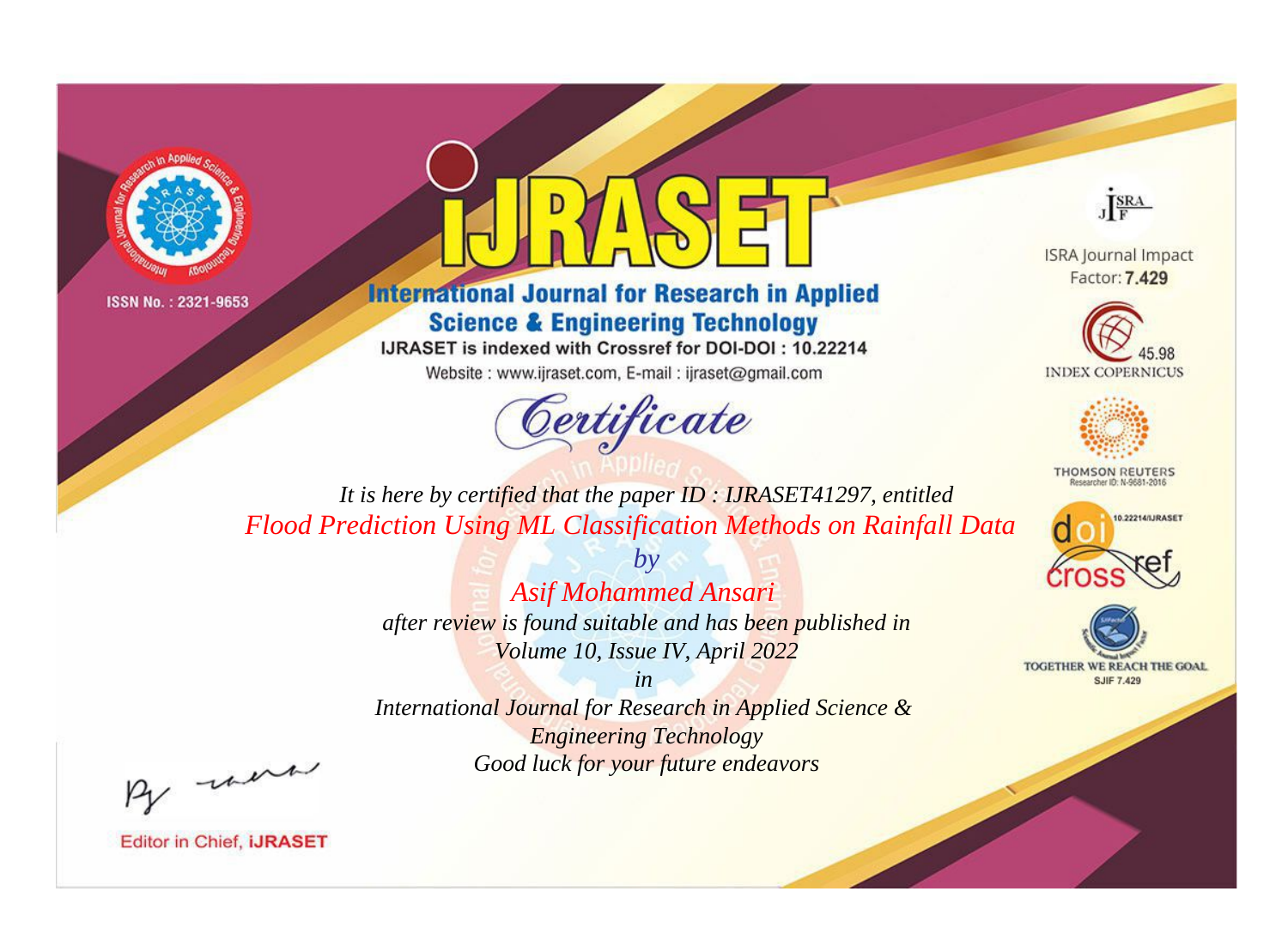



**International Journal for Research in Applied Science & Engineering Technology** 

IJRASET is indexed with Crossref for DOI-DOI: 10.22214

Website: www.ijraset.com, E-mail: ijraset@gmail.com



JERA

**ISRA Journal Impact** Factor: 7.429





**THOMSON REUTERS** 



TOGETHER WE REACH THE GOAL **SJIF 7.429** 

*It is here by certified that the paper ID : IJRASET41297, entitled Flood Prediction Using ML Classification Methods on Rainfall Data*

> *Dr. B. Sivakumar after review is found suitable and has been published in Volume 10, Issue IV, April 2022*

*by*

*in* 

*International Journal for Research in Applied Science & Engineering Technology Good luck for your future endeavors*

By morn